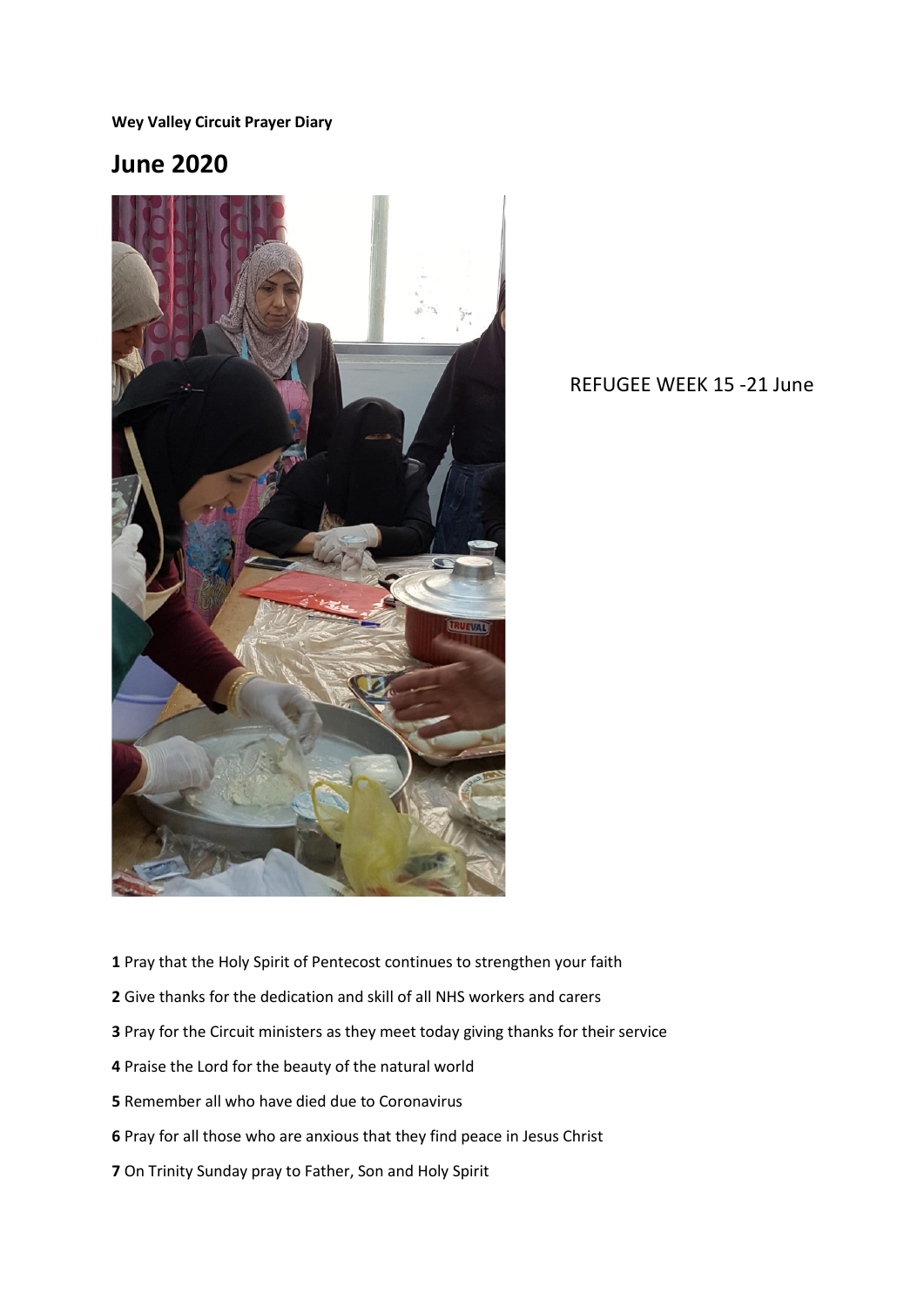Offer prayers for resilience for people you know in self-isolation Pray for affirmation for all preachers and worship leaders as they meet this evening "In you I trust, O my God" v2 Psalm 25 meditate on this psalm of hope in God Pray for the success of scientists working hard to find a vaccine for Coronavirus Pray for health and wellbeing for Reverend Keith Beckingham and his family Ask God to show you how to use your gifts and talents more effectively for him On MHA Sunday hold in prayer the staff and residents of MHA care homes At the start of Refugee Week pray for safety for all refugees and asylum seekers Read Claire's Refugee Week service (on the Circuit website) as your devotions today Pray for the work of All We Can with refugees in Jordan and Cox's Bazaar Read the Parable of the Good Samaritan Luke 10.25-37 Pray in the words of STF 699 for what you can do to help the needy World Refugee Day: pray for rescue for lone children in refugee camps Join in prayer with All We Can's online service at 4pm for Refugee Week Pray for more people to come to know the saving love of Jesus Pray for patience and strength for all parents coping with home schooling Give thanks for Reverend David Faulkner's ministry and pray for his family Offer prayers for the work of the Circuit Mission Group meeting tonight Pray for the Methodist Conference meeting "virtually" this week. Pray for all schoolchildren who should have been sitting exams On Conference Sunday pray for all Methodist ordinands Pray for effective mission and outreach work of Circuit churches Give thanks for the ministry of Reverend Asif Das and pray for his family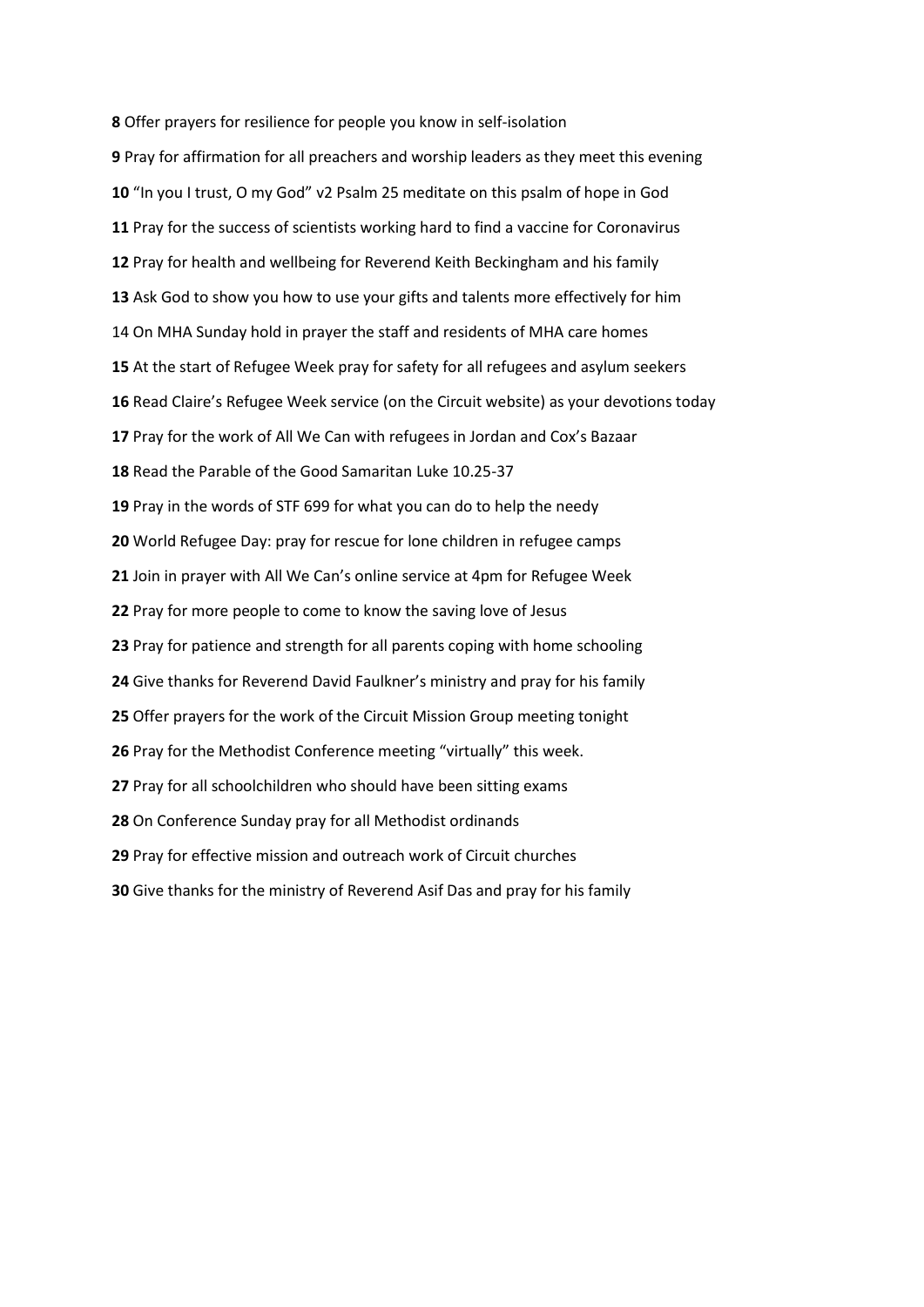**Wey Valley Circuit Prayer Diary** 

## **July 2020**



- Find a quiet place and meditate on the words of STF 18
- Praise Jesus for his loving presence with us always
- St Thomas the Apostle's day share your doubts in prayer to God
- Give thanks for the ministry of Reverend Sydney Samuel Lake and pray for his family
- Churches may have reopened with social distancing pray for joyful worship together again
- Pray for all those children moving up to secondary school
- Continue to hold in prayer older/vulnerable people still in lockdown
- Pray for the Circuit staff as they work out how to ease congregations back into church
- Jessie (age 6) "God makes fireworks when he's angry". Confess your sins!
- Give thanks for the companionship of pets during lockdown
- Pray for encouragement for those still furloughed or unemployed
- Give thanks for the work of AFC on Action for Children Sunday
- "A cheerful look brings joy to the heart" (Proverbs 15.30)
- Pray for the careful resumption of groups meeting in our churches
- Pray for recovery for all those who are ill with Covid-19
- Pray for all members of the Circuit meeting
- Give thanks for the work of the Holy Spirit in the world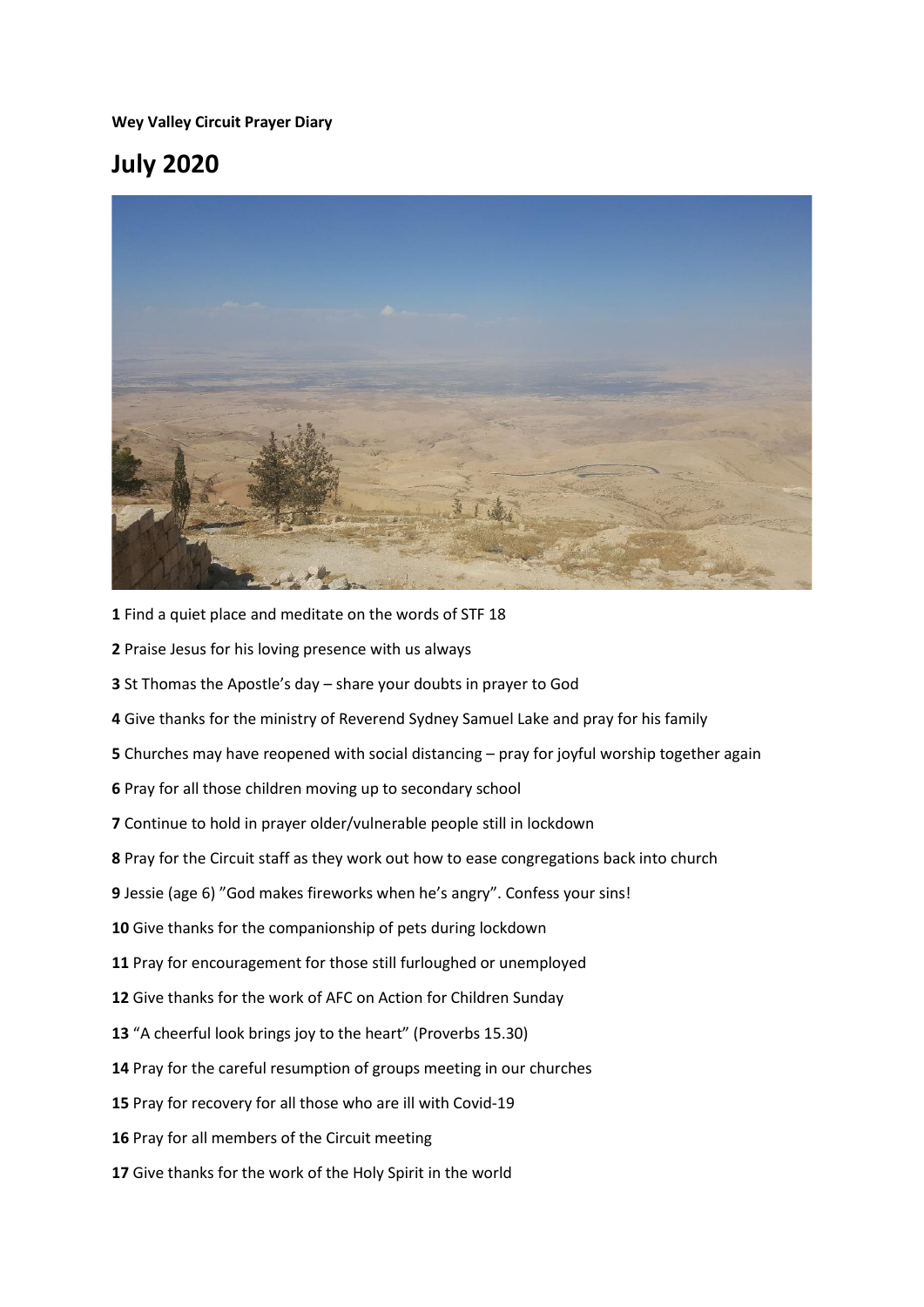- "O worship the Lord in the beauty of holiness" (STF 34)
- Ask God to make his presence known through our church services today
- Pray for courage and comfort for all those who are terminally ill
- Pray that all who are suffering from mental health problems seek and receive help
- Contemplate: "We have the Bible so we have something to read in church" (Karim, age 6)
- Pray for wisdom and compassion in government decision making.
- Give thanks for local preachers and worship leaders
- Pray for the lost and the lonely that they might find comfort in Christ
- Praise God for raising up John and Charles Wesley, founders of the Methodist Church
- Give thanks for the work of chaplains and faith leaders in hospitals and hospices
- Read Mark 10.13-16 and pray for health and happiness for babies and young children
- Pray for your neighbours by name
- Pray for all those whose holidays have been disrupted due to Coronavirus
- Ask God to inspire more compassion and help for the homeless on our streets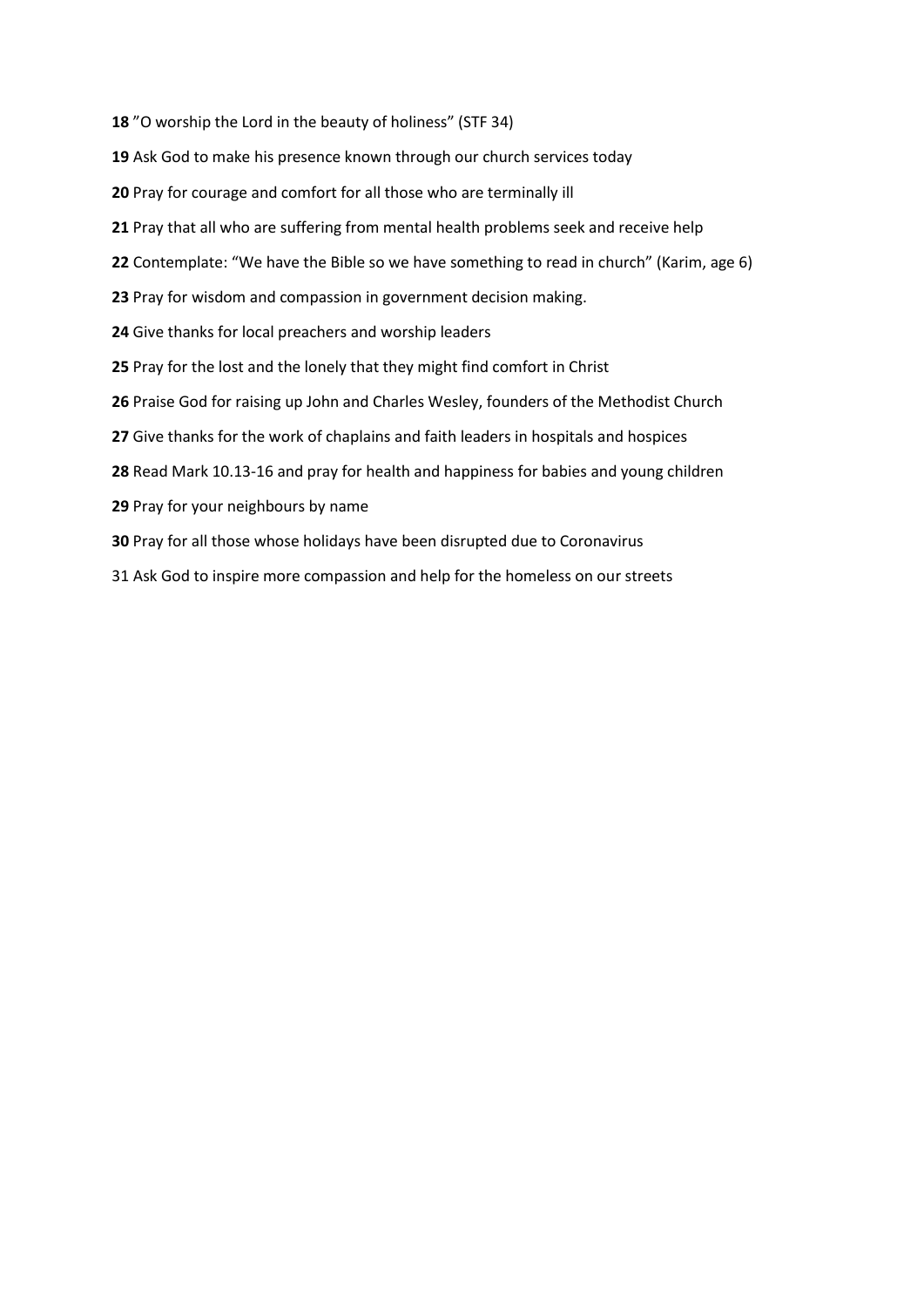**Wey Valley Circuit Prayer Diary** 

## **August 2020**



- Pray for all children and families on school holidays
- Ask for the Holy Spirit to be powerfully present in all church services
- Give thanks for the ministry of the Chair of the District David Hinchliffe
- Meditate on: "What oxygen is to the lungs, so is hope for the meaning of life" (Emil Brunner).
- Pray for a fairer sharing of resources across the world
- On Hiroshima Day, pray for an end to violence and war